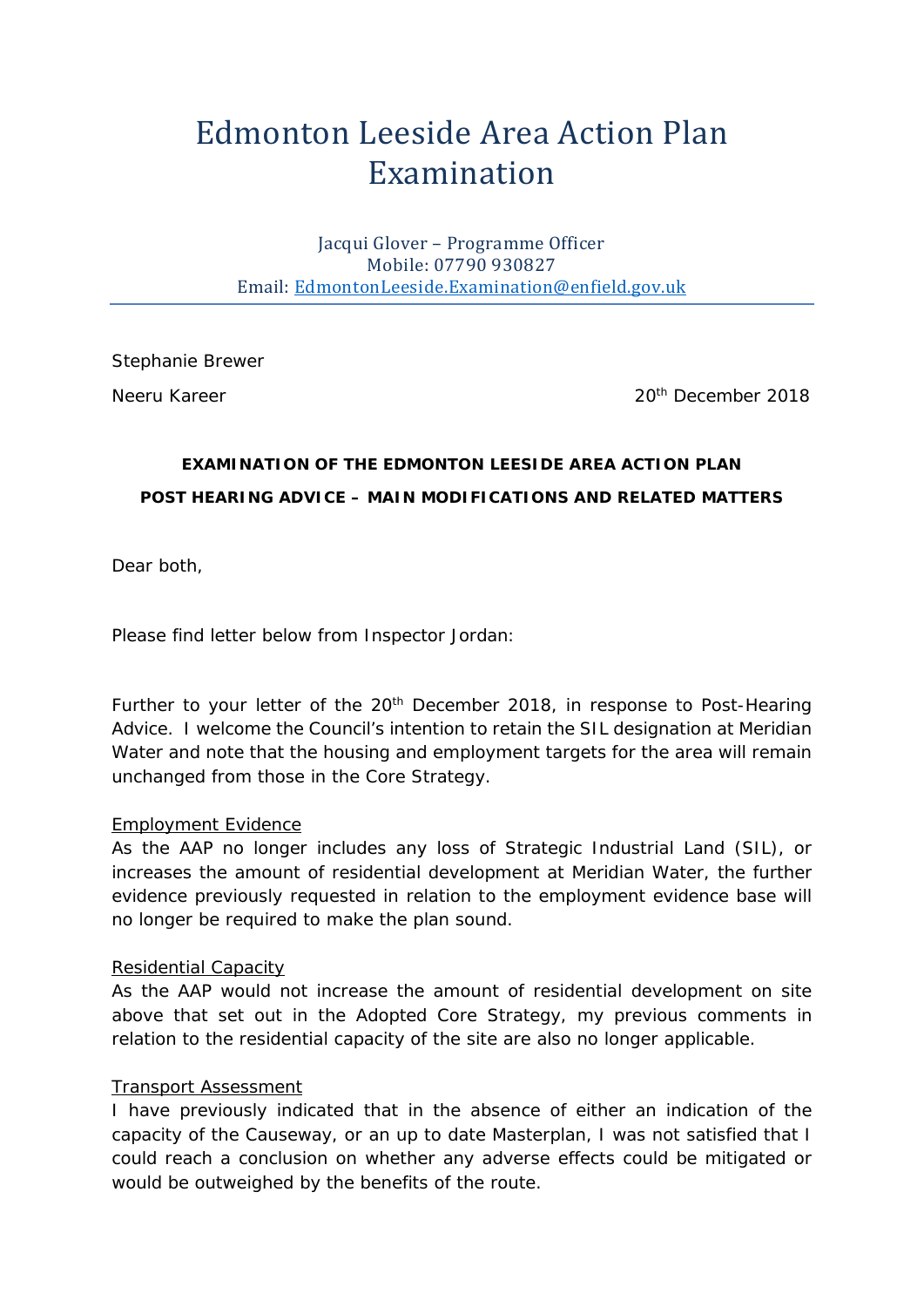However, I recognise that the Core Strategy identifies the need for a spine route. Furthermore, in light of the proposed amendment in relation to SIL dedesignation, the quantum of development proposed in the AAP does not represent a significant departure to the adopted plan.

Moreover, a modification to the plan to provide a safeguarded route, could provide flexibility in the detailed alignment to allow for any adverse effects on existing occupiers to be mitigated. Therefore whilst the additional work set out in the requested Supplementary Transport Statement will be necessary to inform the detailed design of the road, and to inform the Masterplan, taking the above factors into account I no longer consider that the additional work identified is necessary in order to progress the AAP.

## Flood Risk

As outlined in my letter of the  $20<sup>th</sup>$  of November, In order to progress the plan, in advance of the Strategic Flood Modelling, the Council should consider a modification which makes explicit that adequate flood mitigation is in place for all development prior to occupation, which may include early provision for area-wide flood storage. Formal confirmation should be obtained from the EA that they are satisfied that in the absence of an up to date flood risk assessment this represents a sound approach.

## Other Matters

My previous letter raised a number of other issues, all of which would be unchanged by the Council's changed approach to SIL. These include Affordable Housing, Water and Sewerage Infrastructure, Habitats Regulation Assessment, Retail Provision, S106, Sustainability Appraisal, Green Belt, Lee Valley Heat Network and the council's approach to additional modifications. The Council should confirm if they are satisfied to proceed as indicated and provide a date by they which they intend to respond.

The Council should also confirm that any consequential amendments required as a result of the change of approach to SIL will be taken account throughout the plan.

As you will be aware, my final conclusions regarding soundness and procedural compliance will be given in a report provided following consultation on proposed main modifications. These may change in the light of further evidence which emerges and so the views below are given without prejudice to the conclusions that will appear in the later report.

The Council have previously indicated that they intend to submit additional evidence and proposed modifications by mid-March 2019. I would be grateful if you would confirm that this is still the case. As significant additional evidence is